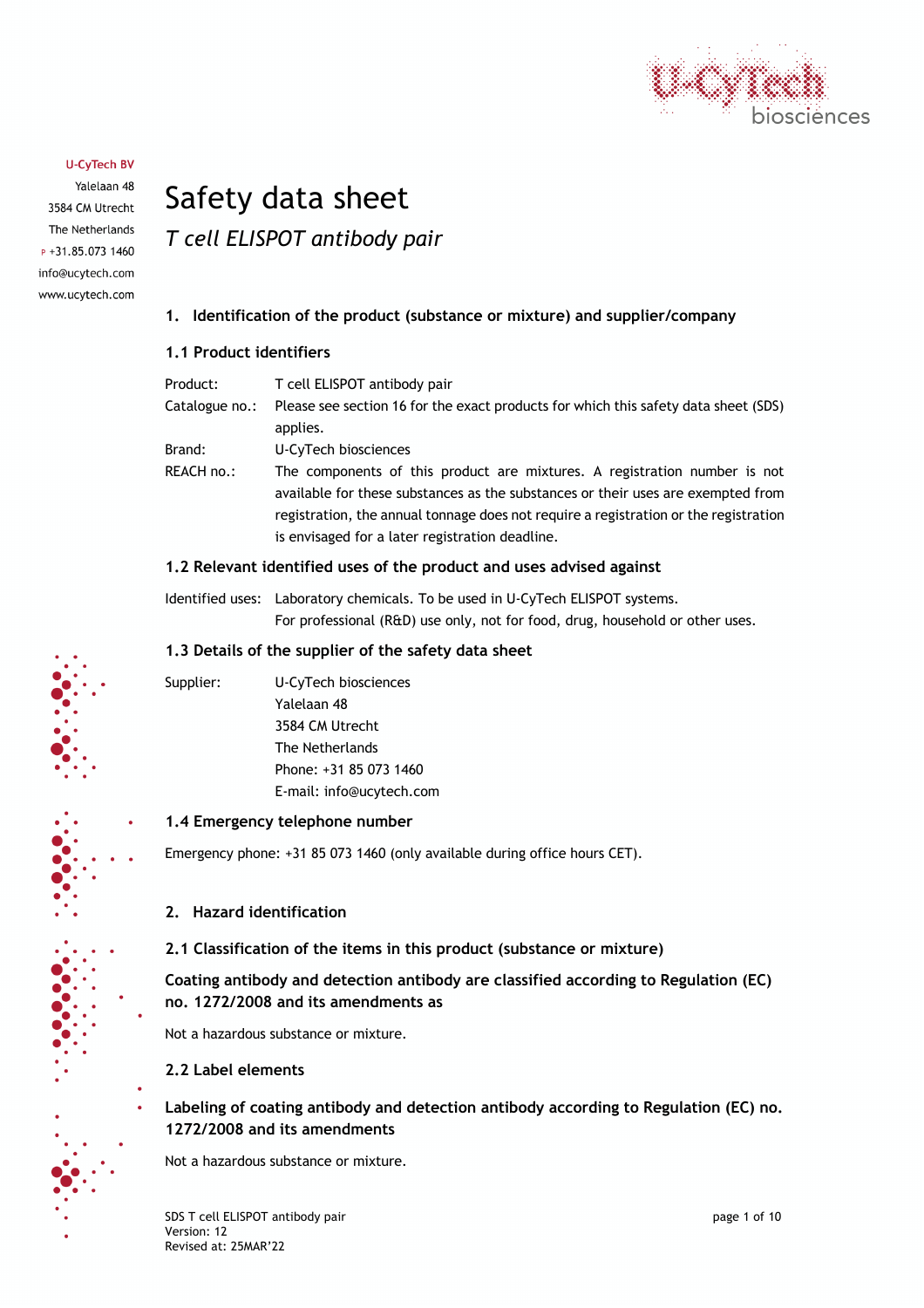

Yalelaan 48 3584 CM Utrecht The Netherlands P +31.85.073 1460 info@ucytech.com www.ucytech.com

## **2.3 Other hazards** – none

## **3. Composition/information on ingredients**

#### **3.2 Mixtures**

Product name: T cell ELISPOT antibody pair

Synonyms: -

Components:

| Cas no.                                        | EC no. | Index no. | <b>Classification</b> | Concentration |
|------------------------------------------------|--------|-----------|-----------------------|---------------|
| Coating antibody (lyophilized)                 |        |           |                       |               |
|                                                |        |           |                       | -             |
| Detection antibody (biotinylated, lyophilized) |        |           |                       |               |
|                                                |        |           |                       |               |

## **4. First aid measures**

## **4.1 Description of first aid measures**

| General advice:                                                                  | In case of skin or eye irritation, if breathing becomes difficult or feeling<br>unwell or concerned, consult physician and show this SDS.                                                   |  |  |  |
|----------------------------------------------------------------------------------|---------------------------------------------------------------------------------------------------------------------------------------------------------------------------------------------|--|--|--|
| After contact with skin:                                                         | Remove contaminated clothing and shoes. Wash contaminated area with<br>water / shower.                                                                                                      |  |  |  |
| After swallowing:                                                                | If the person is conscious, rinse mouth with plenty of water and make<br>the person drink water (two glasses at most). Consult a physician if not<br>feeling well.                          |  |  |  |
| After contact with eyes:                                                         | Rinse continuously with plenty of water for several minutes. Confirm<br>adequate flushing by separating the eyelids. Remove contact lenses if<br>present and easy to do - continue rinsing. |  |  |  |
| After inhalation:                                                                | Provide fresh air. If breathing becomes difficult, consult a physician.                                                                                                                     |  |  |  |
| 4.2 Most important symptoms and effects, both acute and delayed                  |                                                                                                                                                                                             |  |  |  |
| The most important known symptoms and effects are described in section 2 and 11. |                                                                                                                                                                                             |  |  |  |

## **4.3 Indication of any immediate medical attention and special treatment needed**

No further data available. Note to physician: treat symptomatically.

## **5. Fire-fighting measures**

## **5.1 Extinguishing media**

Suitable extinguishing media: Water spray, foam, carbon dioxide  $(CO<sub>2</sub>)$ , dry powder.

SDS T cell ELISPOT antibody pair **page 2** of 10 Version: 12 Revised at: 25MAR'22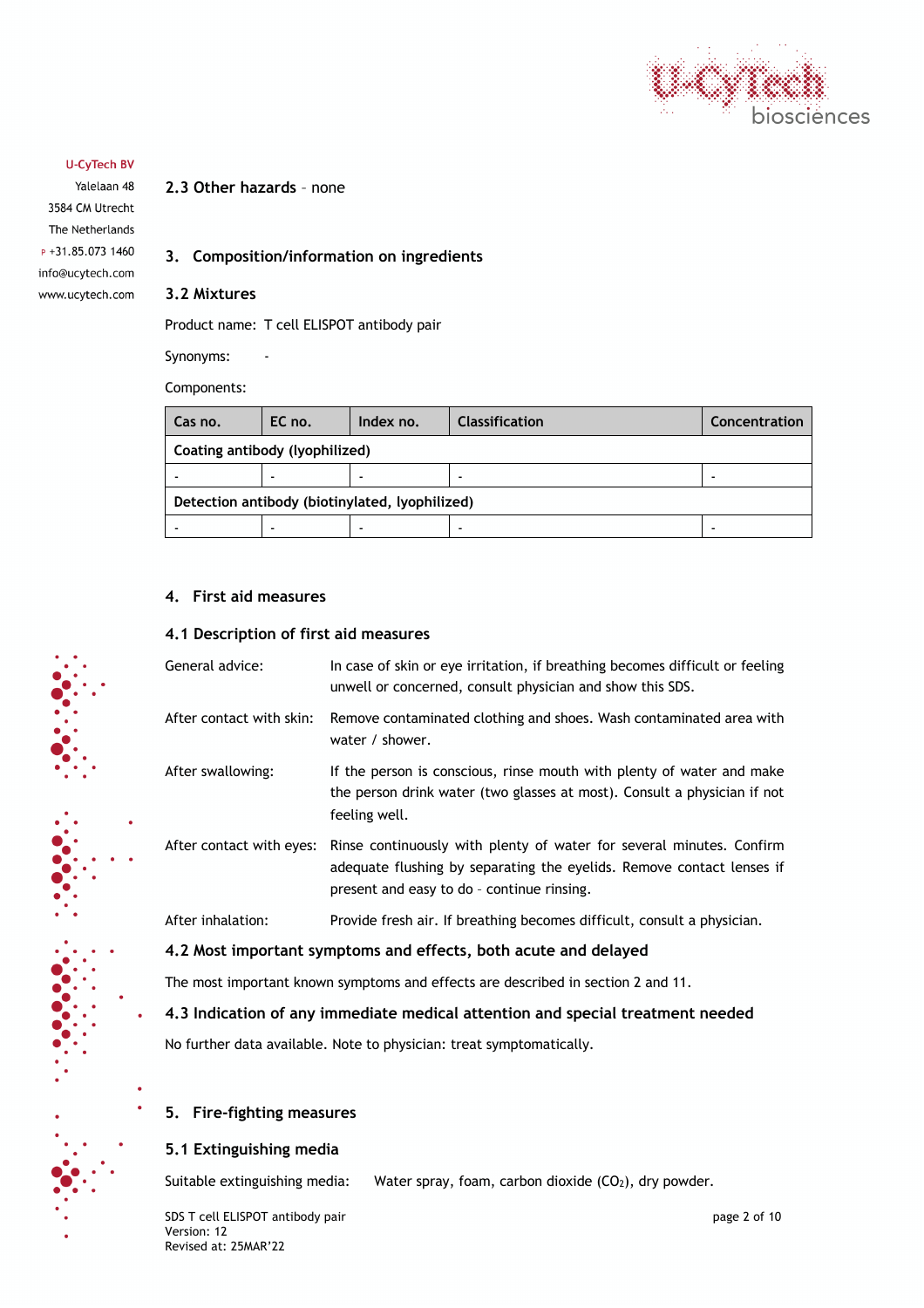

Yalelaan 48 3584 CM Utrecht The Netherlands  $P + 31.85.0731460$ info@ucytech.com www.ucytech.com Unsuitable extinguishing media: No limitations of extinguishing agents are given.

#### **5.2 Special hazards arising from substance or mixture**

No data available.

## **5.3 Advice for fire fighters**

Stay in danger area only with self-contained breathing apparatus and protective clothing.

#### **5.4 Further information**

Prevent fire extinguishing water from contaminating surface water or the ground water system.

#### **6. Accidental release measures**

#### **6.1 Personal precautions, protective equipment and emergency procedures**

Use personal protective equipment to avoid exposure (section 8). Follow general safety rules for laboratories. Evacuate personnel to safe areas in case of an emergency.

#### **Environmental precautions**

Do not let mixtures enter surface water, (sub)soil or drains. Prevent further leakage if safe to do so.

#### **6.2 Methods and materials for containment and cleaning up**

Cover drains. Contain spillage. Take up dry. Dispose of properly (section 13). Clean up affected area. Avoid generation of dust. Observe possible material restrictions (sections 7 and 10).

## **7 Handling and storage**

## **7.1 Precautions for safe handling**

Safe handling: For laboratory use only. Ensure adequate ventilation. Handle and open containers with care. Always close containers tightly after removal of product.

Hygiene measures: Follow general safety rules for laboratories. Wear personal protective equipment to avoid (prolonged or repeated) exposure (section 2.2 and 8). Immediately change contaminated clothing. Wash hands before breaks and after work.

## **7.2 Conditions for safe storage, including any incompatibilities**

Safe storage: Store at 2-8°C, in dry and well-ventilated place. Keep containers tightly closed.

## **7.3 Specific end use(s)**

Use in laboratories.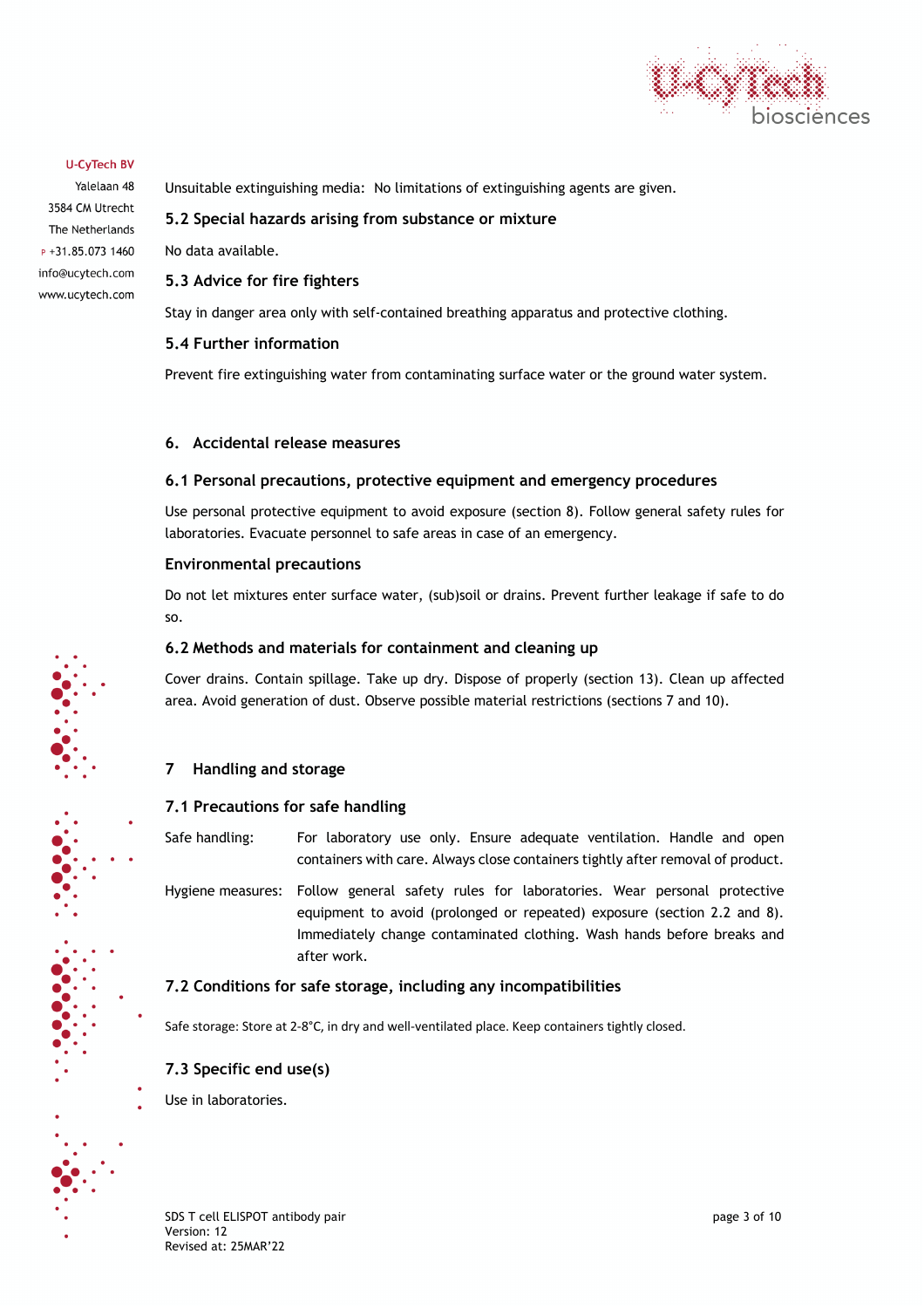

Yalelaan 48 3584 CM Utrecht The Netherlands  $P + 31.85.0731460$ info@ucytech.com www.ucytech.com

## **8 Exposure controls/personal protection**

#### **8.1 Control parameters**

These mixtures do not contain substances above concentration limits fixing an occupational exposure limit.

#### **8.2 Exposure controls**

#### **General protective and hygiene measures**

Facilities storing or utilizing this product should be equipped with an eyewash facility, a safety shower and mechanical exhaust. Handle in accordance with good industrial hygiene and safety practice. Wash hands before breaks and at the end of the workday. Immediately change contaminated clothing. Keep away from food and beverages.

#### **Personal protective equipment**

#### Eye protection

Use equipment for eye protection tested and approved under appropriate government standards such as NIOSH (US) or EN166 (EU). Use tightly fitting safety goggles.

#### Skin and body protection

Wear appropriate protective gloves and a lab coat to prevent skin exposure.

Protective gloves must satisfy the specifications of Regulation (EU) 2016/425 and the standard EN374 derived from it. Observe the instructions regarding permeability and breakthrough time which are provided by the suppliers of the gloves. Make sure the gloves are suitable for the task regarding chemical compatibility, dexterity, operational conditions and user susceptibility (e.g. sensation effects). Take also the specific local conditions under which the product is used into consideration (e.g. danger of cuts).

Gloves must be inspected prior to use. Use proper glove removal technique (without touching glove's outer surface) to avoid skin contact with this product. Dispose of contaminated gloves after use in accordance with applicable laws and good laboratory practices. Wash and dry hands.

This recommendation applies only to the product stated in this SDS and for the designed use. When dissolving in or mixing with other substances and under conditions deviating from those stated in EN374 please contact the supplier of CE-approved gloves.

#### Respiratory protection

Required when aerosols are generated, when workers are facing concentrations above the exposure limits or where risk assessment shows air-purifying respirators are appropriate.

Use respirators and components tested and approved under appropriate government standards such as NIOHS (US) or CEN (EU).

To protect the wearer, respiratory protective equipment must be the correct fit and be used and maintained properly.

#### Control of environmental expose

Do not let mixtures enter drains.

SDS T cell ELISPOT antibody pair **page 4 of 10** and page 4 of 10 Version: 12 Revised at: 25MAR'22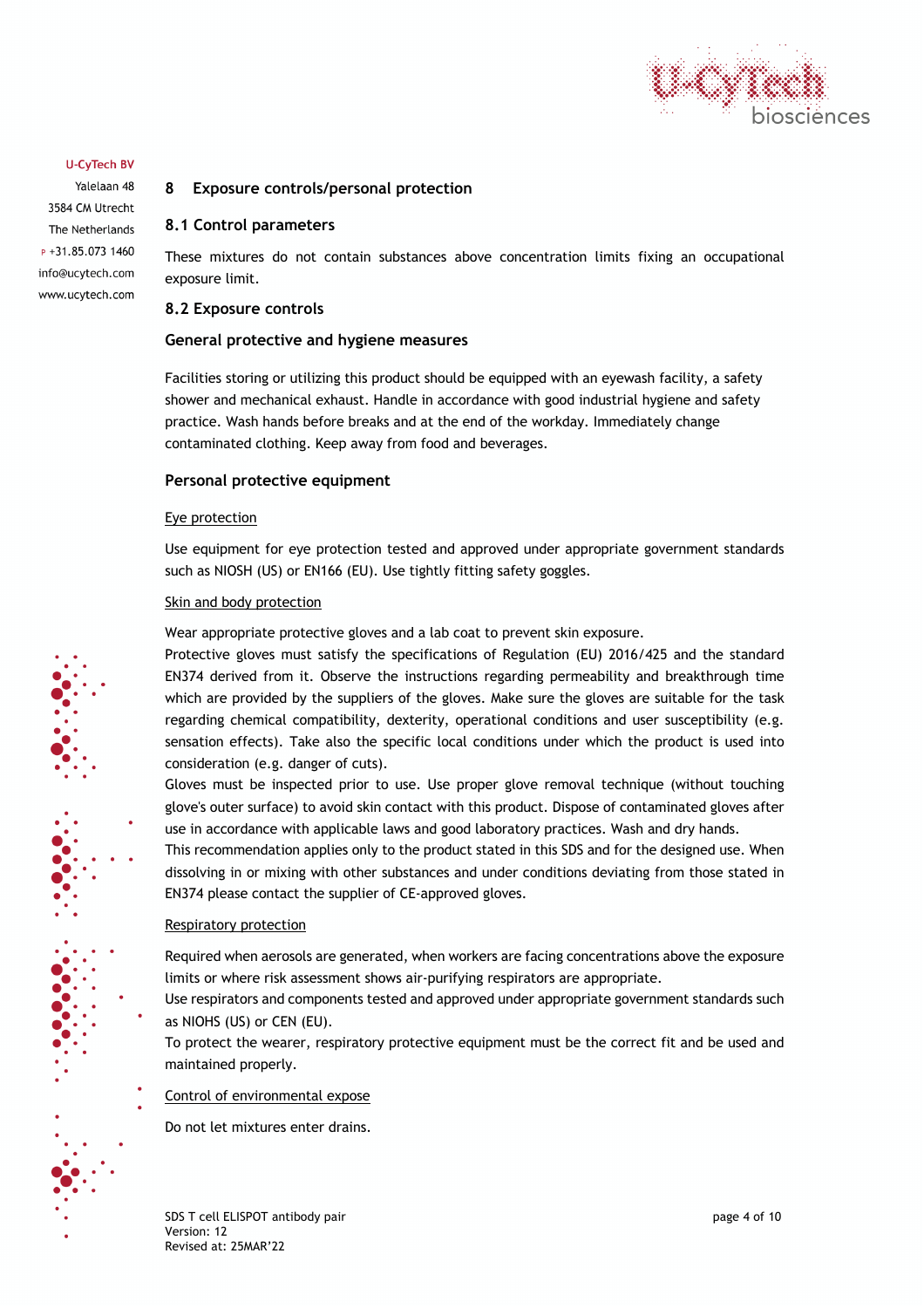

Yalelaan 48 3584 CM Utrecht The Netherlands  $P + 31.85.0731460$ info@ucytech.com www.ucytech.com

## **9 Physical and chemical properties**

## **9.1 Information on basic physical and chemical properties**

Coating antibody and detection antibody

| A. Appearance (at 20 $°C$ ):                                        | Solid, white (lyophilized). |
|---------------------------------------------------------------------|-----------------------------|
| B. Odor:                                                            | No data available.          |
| C. Odor threshold:                                                  | No data available.          |
| D. pH (at $20^{\circ}$ C):                                          | No data available.          |
| E. Melting/freezing point:                                          | No data available.          |
| F. Initial boiling and boiling range:                               | No data available.          |
| G. Flash point:                                                     | No data available.          |
| H. Evaporation rate:                                                | No data available.          |
| I. Flammability (solid, gas):                                       | No data available.          |
| J. Upper/lower flammability or explosive limits: No data available. |                             |
| K. Vapor pressure:                                                  | No data available.          |
| L. Vapor density:                                                   | No data available.          |
| M. Relative density:                                                | No data available.          |
| N. Solubility(ies):                                                 | Soluble in water.           |
| O. Partition coefficient: n-octanol/water:                          | No data available.          |
| P. Auto-ignition temperature:                                       | No data available.          |
| Q. Decomposition temperature:                                       | No data available.          |
| R. Viscosity:                                                       | No data available.          |
| S. Explosive properties:                                            | No data available.          |
| T. Oxidizing properties:                                            | No data available.          |

## **9.2 Other information**

No additional information relevant to safe use of the mixtures.

## **10 Stability and reactivity**

## **10.1 Reactivity**

No specific test data related to reactivity available for these mixtures or their ingredients.

## **10.2 Chemical stability**

The mixtures are chemically stable under recommended conditions of storage, use and temperature.

## **10.3 Possibility of hazardous reactions**

No hazardous reaction when handled and stored according to recommended conditions of storage, use and temperature.

## **10.4 Conditions to avoid**

No data available.

#### **10.5 Incompatible materials**

No data available.

SDS T cell ELISPOT antibody pair and the state of the state of the state of the state of the state of the state of the state of the state of the state of the state of the state of the state of the state of the state of the Version: 12 Revised at: 25MAR'22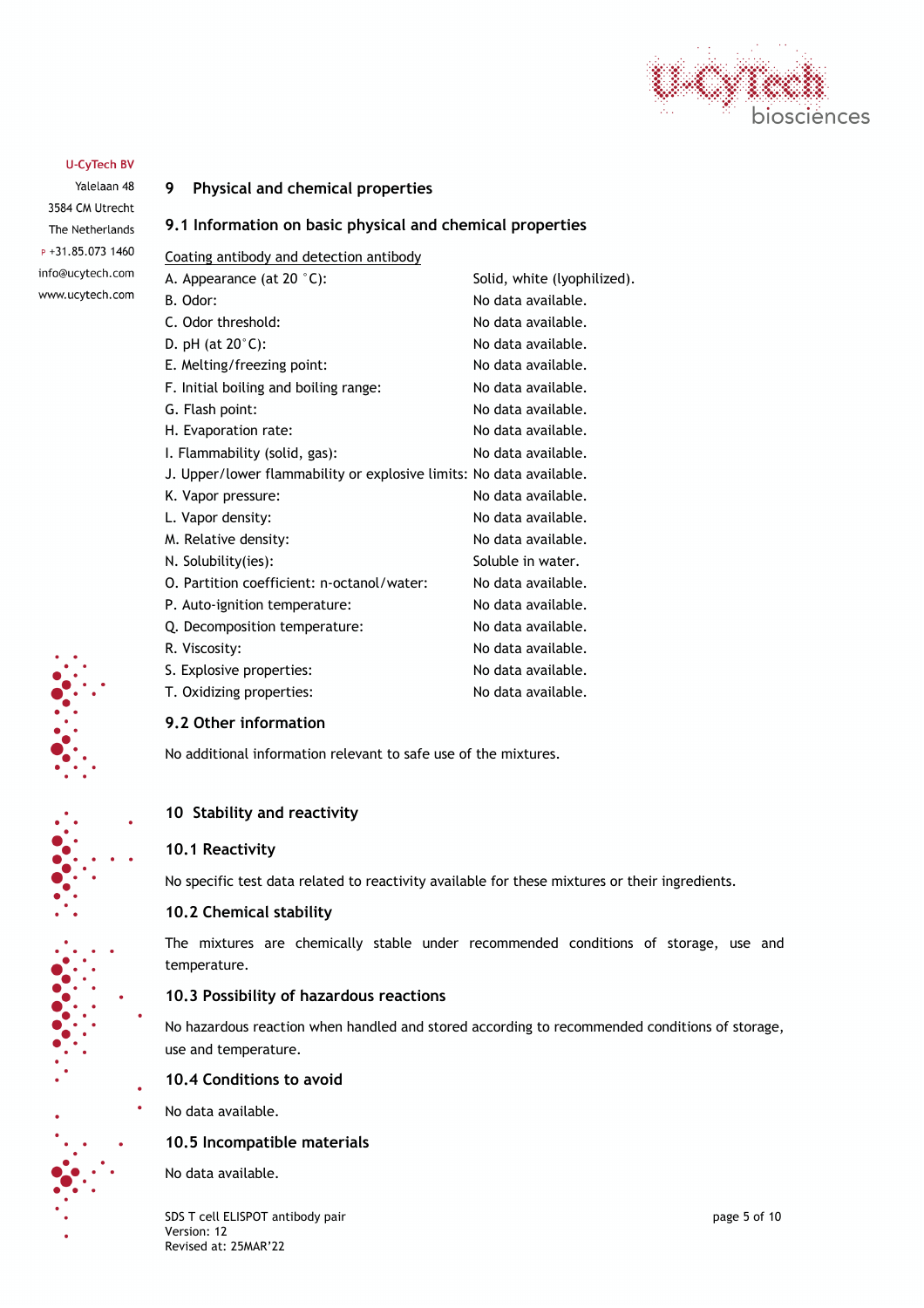

Yalelaan 48 3584 CM Utrecht The Netherlands  $P + 31.85.0731460$ info@ucytech.com www.ucytech.com

#### **10.6 Hazardous decomposition products**

Does not decompose when used for intended uses (section 1.2).

#### **11 Toxicological information**

#### **11.1 Information on toxicological effects**

#### **Mixtures**

| Acute toxicity:                                    | No data available.                                                       |
|----------------------------------------------------|--------------------------------------------------------------------------|
| Skin corrosion/irritation:                         | No data available.                                                       |
| Serous eye damage/irritation: No data available.   |                                                                          |
| Respiratory/skin sensitization: No data available. |                                                                          |
| Germ cell mutagenicity:                            | No data available.                                                       |
| Carcinogenicity:                                   | No data available.                                                       |
| Reproductive toxicity:                             | No data available.                                                       |
|                                                    | Specific target organ toxicity (single and repeated): No data available. |
| Aspiration hazard:                                 | No data available.                                                       |

## **11.2 Additional information**

Signs and symptoms of exposure:

To the best of our knowledge, the chemical, physical and toxicological properties have not been thoroughly investigated.

#### Potential health effects other components:

- Inhalation: May be harmful if inhaled and may cause respiratory tract irritation.
- Skin: May be harmful if absorbed through skin and may cause skin irritation.
- Eyes: May cause eye irritation.
- Ingestion: May be harmful if swallowed.
- Hazardous properties cannot be excluded but are unlikely when the product is handled with the care usual when dealing with chemicals.

#### (Hazardous) ingredients of coating antibody and detection antibody (section 16):

Proteins (antibodies) and phosphate-buffered saline:

- Acute toxicity: There is no evidence available indicating acute toxicity.
- Skin corrosion/irritation: No data available.
- Serous eye damage/irritation: No data available.
- Respiratory/skin sensitization: No data available.

Germ cell mutagenicity: No data available.

- Carcinogenicity: No data available.
- Reproductive toxicity: No data available.
- Specific target organ toxicity (single and repeated): No data available. Aspiration hazard: No data available.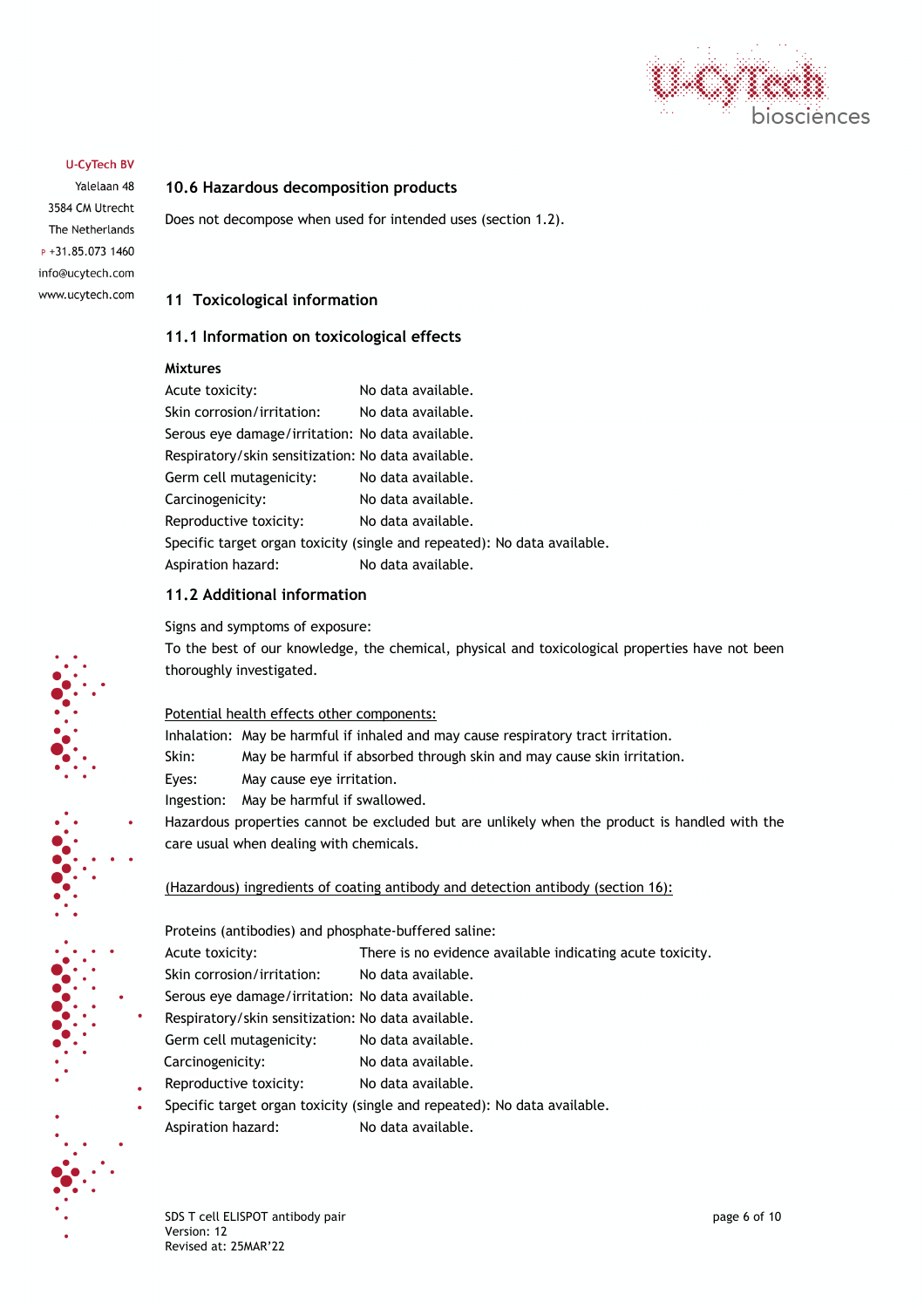

Yalelaan 48 3584 CM Utr The Netherl  $P + 31.85.073$ info@ucytech. www.ucytech.

| າກ 48 | Serum albumin:                                            |                                                                                |
|-------|-----------------------------------------------------------|--------------------------------------------------------------------------------|
| echt  | Acute toxicity:                                           | No data available.                                                             |
| ands  | Skin corrosion/irritation:                                | No data available.                                                             |
| 1460  | Serous eye damage/irritation: No data available.          |                                                                                |
| .com  | Respiratory/skin sensitization: No data available.        |                                                                                |
| .com  | Germ cell mutagenicity:                                   | No data available.                                                             |
|       | Carcinogenicity:                                          | No component of this ingredient is present at levels higher than or            |
|       |                                                           | equal to 0.1% is identified as probable, possible or confirmed human           |
|       |                                                           | carcinogen by IARC.                                                            |
|       | Reproductive toxicity:                                    | No data available.                                                             |
|       |                                                           | Specific target organ toxicity (single and repeated): No data available.       |
|       | Aspiration hazard:                                        | No data available.                                                             |
|       | Trehalose, dihydrate:                                     |                                                                                |
|       | Acute toxicity:                                           | LD50 oral - rat - male and female - $>16,000$ mg/kg.                           |
|       | Skin corrosion/irritation:                                | Skin - rabbit: result: no skin irritation.                                     |
|       |                                                           | Serous eye damage/irritation: Eyes - rabbit: result: no eye irritation.        |
|       | Respiratory/skin sensitization: Human - result: negative. |                                                                                |
|       | Germ cell mutagenicity:                                   | In vitro mammalian cell gene mutation test - Chinese hamster                   |
|       |                                                           | fibroblast - with and without metabolic activation - result:<br>negative.      |
|       |                                                           | Mammalian bone marrow sister chromatid exchange - mouse -<br>result: negative. |
|       | Carcinogenicity:                                          | No data available.                                                             |
|       | Reproductive toxicity:                                    | No data available.                                                             |
|       |                                                           | Specific target organ toxicity (single and repeated): No data available.       |
|       | Aspiration hazard:                                        | No data available.                                                             |
|       |                                                           |                                                                                |
|       |                                                           |                                                                                |

## **12 Ecological information**

| No data available.                                          |
|-------------------------------------------------------------|
| No data available.                                          |
| No data available.                                          |
| No data available.                                          |
| 12.5 Results of PBT and vPvB assessment: No data available. |
| No data available.                                          |
|                                                             |

Toxicity ingredient Trehalose, dihydrate: Static test EC50 – Daphnia magna (water flea) - >100 mg/l – 48h Static test EC50 – Desmodesmus sunspicatus (green algae) – 30.41 mg/l – 72h

Biodegradability ingredient Trehalose, dihydrate: Aerobic – exposure time 28d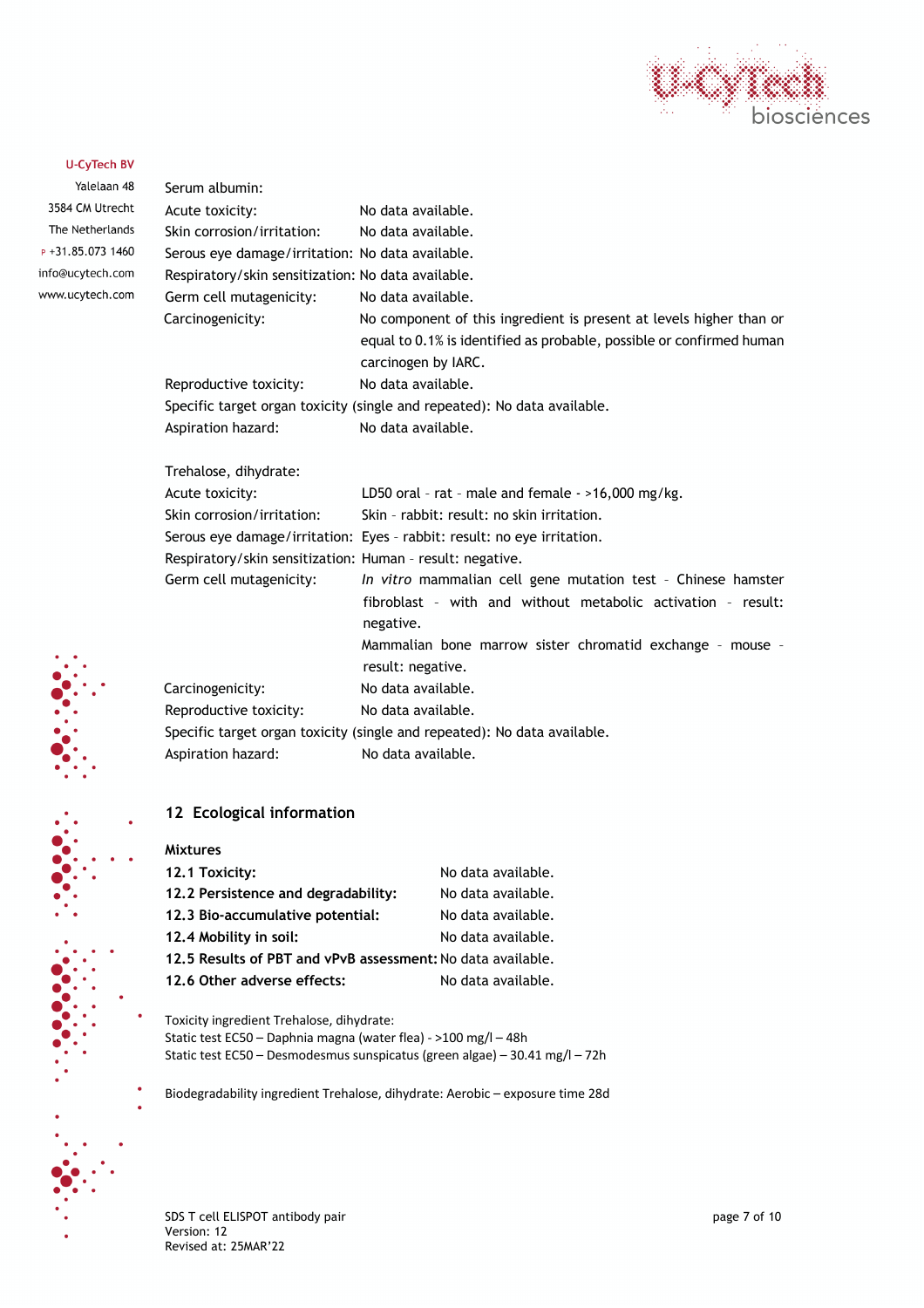

Yalelaan 48 3584 CM Utrecht The Netherlands P +31.85.073 1460 info@ucytech.com www.ucytech.com

## **13 Disposal considerations**

## **13.1 Waste treatment methods**

Products: The generation of waste should be avoided or minimized wherever possible. Waste material must be disposed in accordance with local, regional and national/federal regulations. Do not let products enter drains. Packaging: Dispose of as unused product.

## **14 Transport information**

| 14.1 UN number (ADR, RID, ADN, IMDG, IATA):                                                    | Not applicable. |
|------------------------------------------------------------------------------------------------|-----------------|
| 14.2 UN proper shipping name (ADR, RID, ADN, IMDG, IATA): Not dangerous.                       |                 |
| 14.3 Transport hazard class(es) (ADR, RID, ADN, IMDG, IATA): Not applicable.                   |                 |
| 14.4 Packing group (ADR, RID, ADN, IMDG, IATA):                                                | Not applicable. |
| 14.5 Environmental hazards:                                                                    | None.           |
| 14.6 Special precautions for user:                                                             | Not applicable. |
| 14.7 Transport in bulk according to Annex II of MARPOL 73/78 and the IBC code: Not applicable. |                 |

## **15 Regulatory information**

**15.1 Safety, health and environmental regulations/legislation specific for the substance or mixture**

German Water hazard class: No data available.

#### **15.2 Chemical Safety Assessment**

For these mixtures a chemical safety assessment has not been carried out.

## **16 Other information**

## **This SDS applies to the following U-CyTech T cell ELISPOT kits**

Note:

Antibody pairs are available in a 10-plate format (CT $xxx$ -10) and 20-plate format (CT $xxx$ -20).

| Analyte     | Human | Old World<br>Monkey | New World<br>Monkey | Mouse | Rat   |
|-------------|-------|---------------------|---------------------|-------|-------|
| IFN-y       | CT640 | CT605<br>CT610      | CT963               | CT655 | CT599 |
| $IL-1\beta$ | CT651 | CT607               |                     |       |       |
| $IL-2$      | CT641 | CT611               |                     | CT485 |       |
| $IL-4$      | CT642 | CT612               |                     | CT657 | CT601 |
| $IL-5$      | CT643 | CT613               |                     | CT660 |       |
| $IL-6$      | CT644 | CT614               |                     |       |       |
| $IL-10$     | CT645 | CT615               |                     | CT658 |       |
| IL-12/23p40 |       | CT619               | CT966               |       |       |
| IL-12p70    | CT650 |                     |                     |       |       |
| $IL-13$     | CT646 | CT616               | CT967               |       |       |
| IL-17A      | CT466 | CT451               | CT968               |       |       |

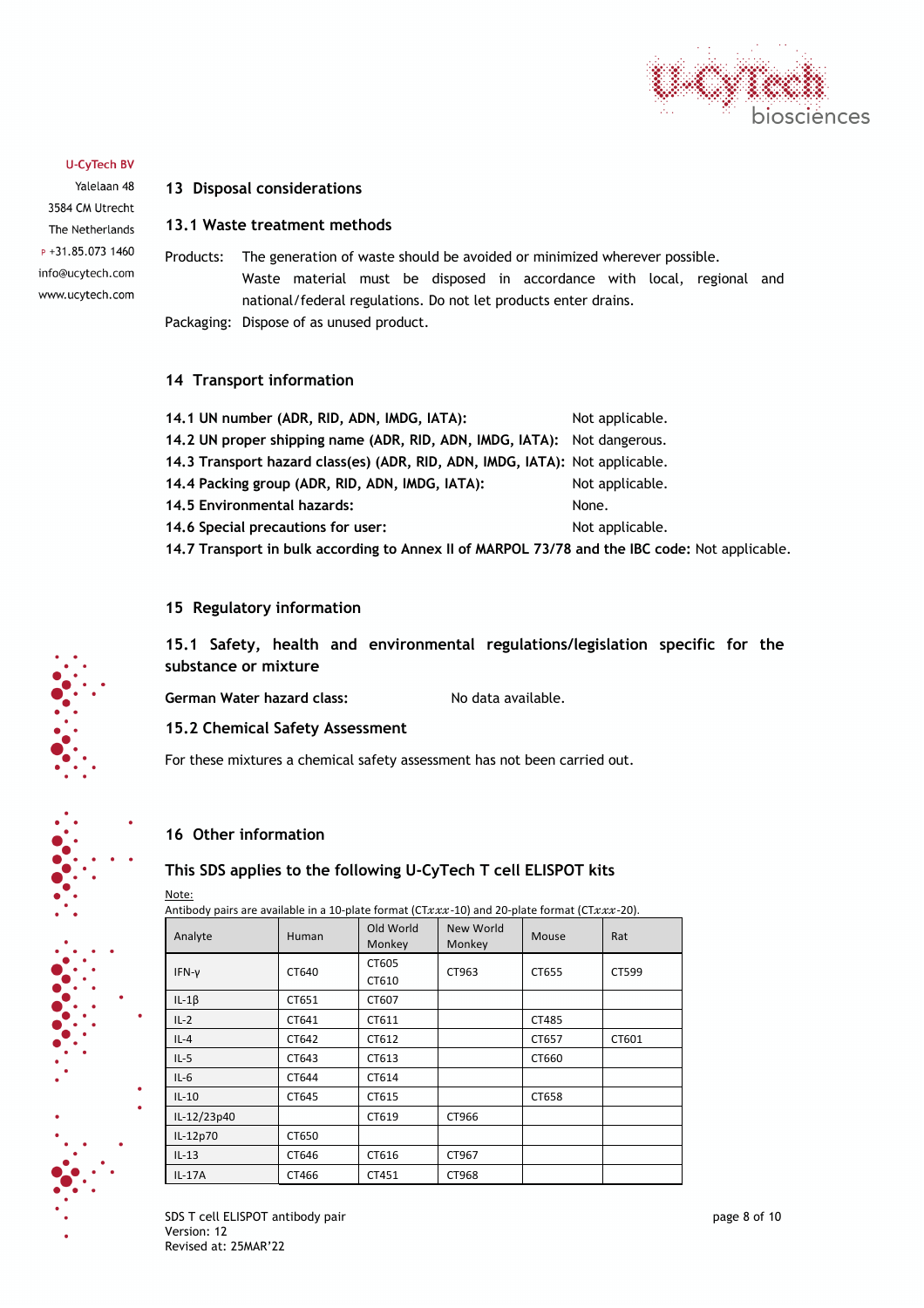

Yalelaan 48 3584 CM Utrecht The Netherlands  $P + 31.85.0731460$ info@ucytech.com www.ucytech.com

| Analyte      | Human | Old World<br>Monkey | New World<br>Monkey | Mouse | Rat |
|--------------|-------|---------------------|---------------------|-------|-----|
| $IL-17F$     | CT468 | CT453               |                     |       |     |
| $IL-21$      | CT469 |                     |                     |       |     |
| G-CSF        | CT652 | CT606               |                     |       |     |
| GM-CSF       | CT638 | CT608               |                     |       |     |
| Granzyme B   | CT639 |                     |                     |       |     |
| Perforin     | CT653 | CT620               |                     |       |     |
| $TNF-\alpha$ | CT647 | CT617               | CT962               | CT661 |     |

## **Specific (hazardous) ingredients of the items in this product**

• Coating antibody and detection antibody - items are lyophilized, when reconstituted:

| Cas no.                                                   | EC no.                                                            | Index no.                | <b>Classification</b> | Concentration  |  |  |
|-----------------------------------------------------------|-------------------------------------------------------------------|--------------------------|-----------------------|----------------|--|--|
|                                                           | Proteins (antibodies)                                             |                          |                       |                |  |  |
|                                                           |                                                                   | -                        |                       | $< 1\%$ (v/v)  |  |  |
|                                                           | Serum albumin (this ingredient is not a part of coating antibody) |                          |                       |                |  |  |
| $9048 - 46 - 8$                                           | 232-936-2                                                         | $\blacksquare$           |                       | $1\%$ (w/v)    |  |  |
| Trehalose, dihydrate $(C_{12}H_{22}O_{11} \bullet 2H_2O)$ |                                                                   |                          |                       |                |  |  |
| 6138-23-4                                                 | 202-739-6                                                         | $\overline{\phantom{a}}$ |                       | $< 5\%$ (w/v)  |  |  |
| Phosphate-buffered saline (PBS)                           |                                                                   |                          |                       |                |  |  |
|                                                           |                                                                   |                          |                       | $> 90\%$ (v/v) |  |  |

**Reason for revision:** Adjustments in section 6.

**Abbreviations and acronyms:**

- ADN: European Agreement concerning the International Carriage of Dangerous Goods by Inland Waterways
- ADR: European Agreement concerning the International Carriage of Dangerous Goods by Road
- CAS: Chemical Abstract Service
- CE: Conformité Européenne
- CEN: European Committee for Standardization
- CET: Central European Time
- EC: European Commission
- EC no: European Chemical number
- EQ: Excepted quantities
- EU: European Union
- IATA: International Air Transport Association
- IBC code: International Code for the Construction and Equipment of Ships carrying Dangerous Chemicals in bulk
- IMDG: International Maritime Dangerous Goods
- LD50: Lethal dose, 50%
- LQ: Limited quantities
- Marpol: Marine Pollution

SDS T cell ELISPOT antibody pair contract the state of the page 9 of 10 Version: 12 Revised at: 25MAR'22